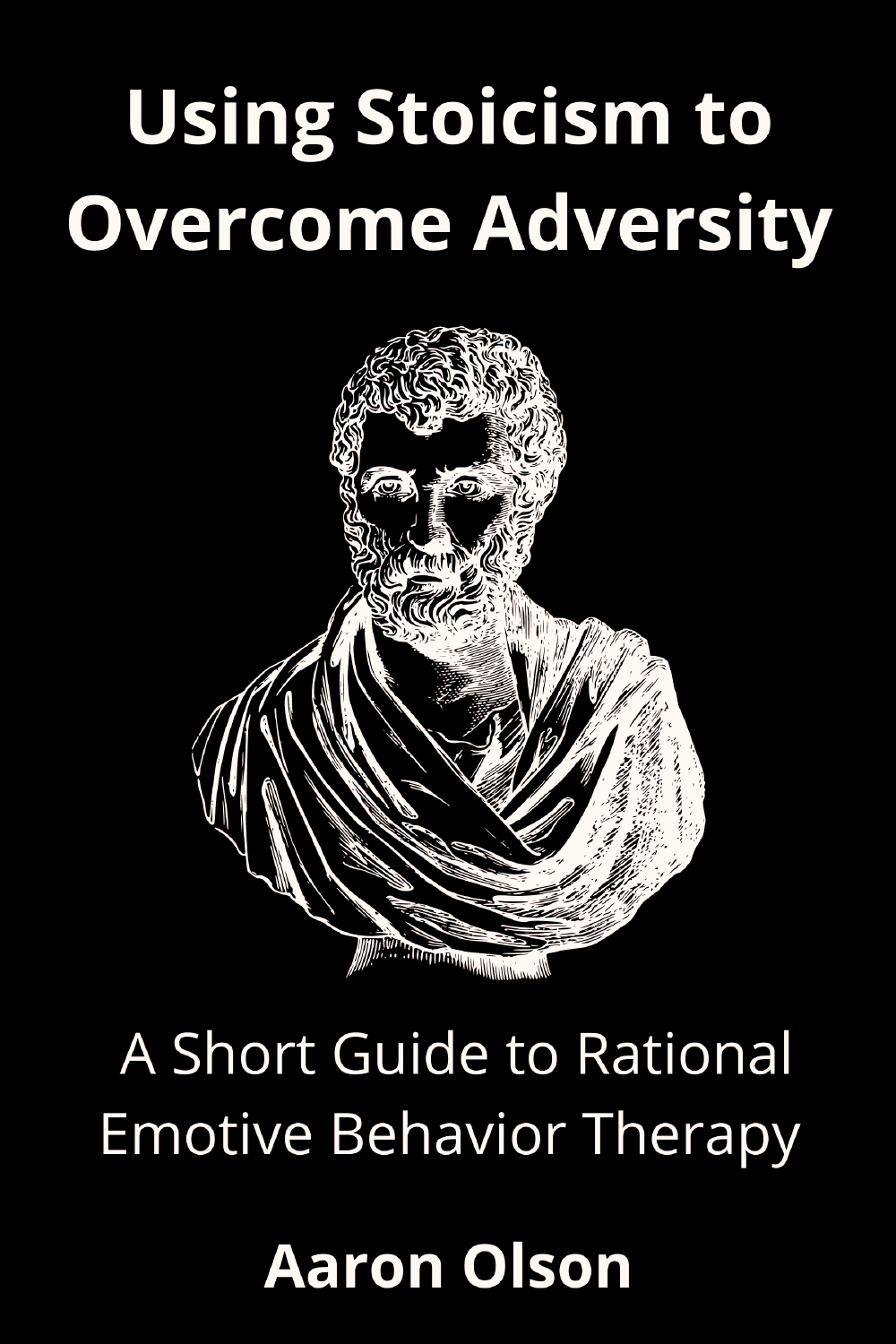### **Using Stoicism to Overcome Adversity**

A Short Guide to Rational Emotive Behavior Therapy

Aaron Olson

© 2018 - 2022 Aaron Olson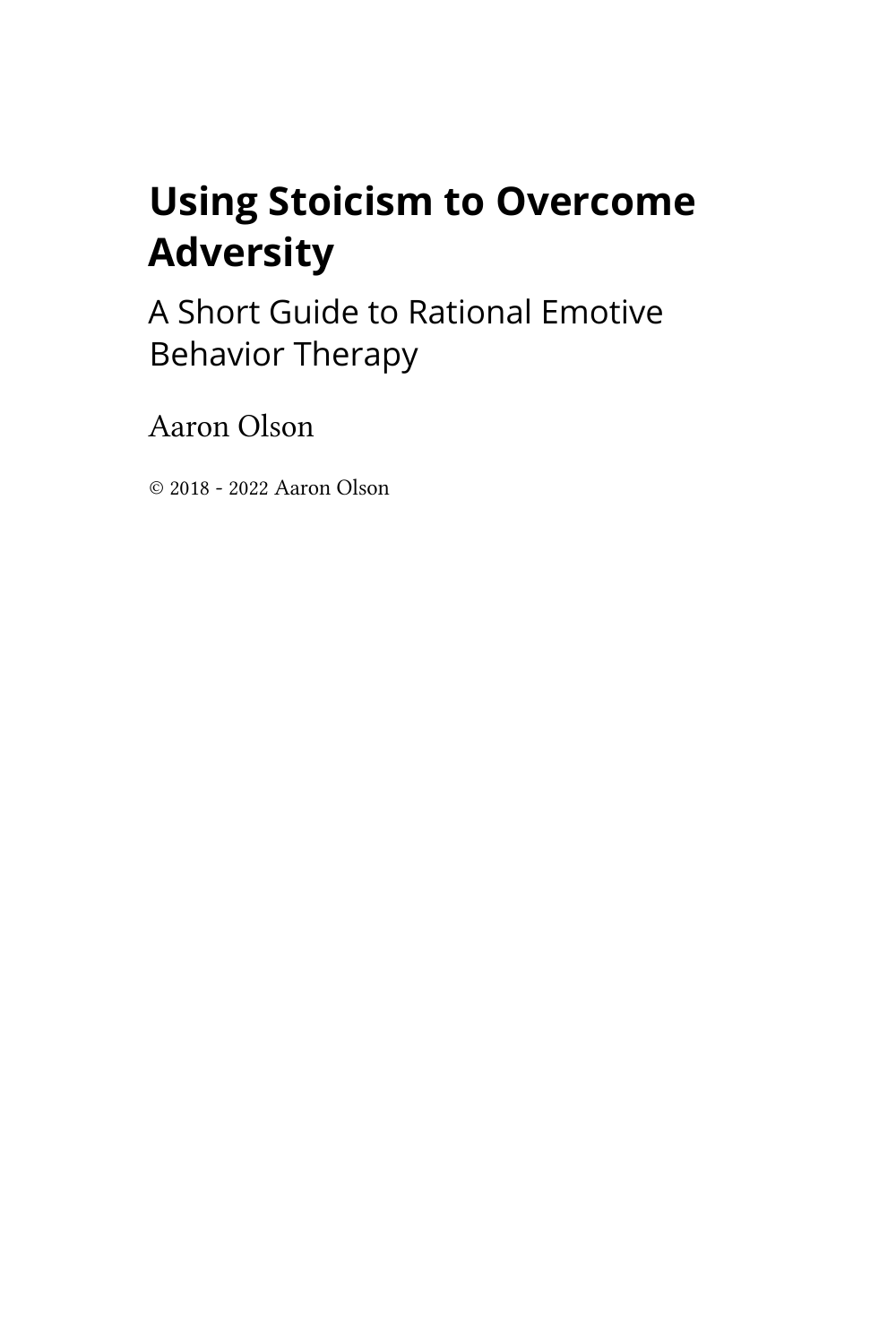### **C[ontent](#page-8-0)[s](#page-9-0)**

|                                                    | $\mathbf{1}$            |
|----------------------------------------------------|-------------------------|
|                                                    | $\overline{\mathbf{c}}$ |
|                                                    | 5                       |
| How We Make Ourselves Miserable                    | 5                       |
| Demands on Self                                    | 6                       |
|                                                    | 7                       |
|                                                    | 8                       |
| Unconditional Acceptance of Self, Others, and Life | 9                       |
| Unconditional Self-Acceptance                      | 10                      |
| Unconditional Other-Acceptance                     | 10                      |
| Unconditional Life-Acceptance                      | 11                      |
|                                                    | 12                      |
| Shame-Attacking Exercises                          | 12                      |
|                                                    | 13                      |
|                                                    | 15                      |
|                                                    | 16                      |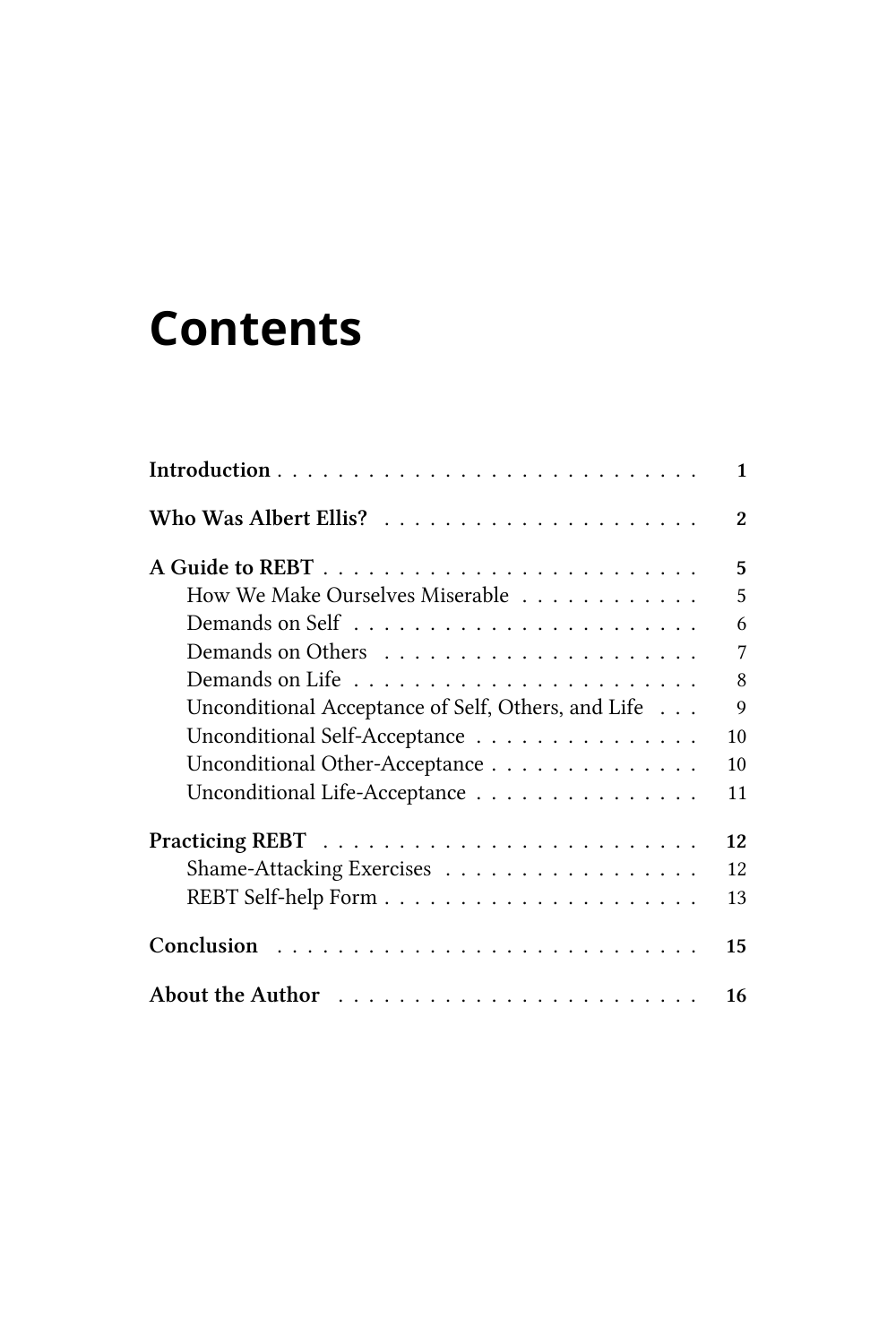### **Introduction**

If you are distressed by anything external, the pain is not due to the thing itself, but to your estimate of it; and this you have the power to revoke at any moment. ― Marcus Aurelius

According to Albert Ellis, founder of Rational Emotive Behavior Therapy (REBT), we make an error when interpreting our emotions. When we experience intense emotions such as anger, depression, or anxiety, we assume that something outside of ourselves caused our feelings. But, according to Ellis, it is our underlying beliefs about our circumstances that control our emotions. By changing our underlying beliefs, we can change how we feel.

The therapy presented in this book is based on the ancient wisdom of Stoicism and the more contemporary REBT. By putting the advice into practice, you can better control your emotions. By following the simple, common-sense approach to confronting your underlying philosophies, you will begin to get better control of how you feel.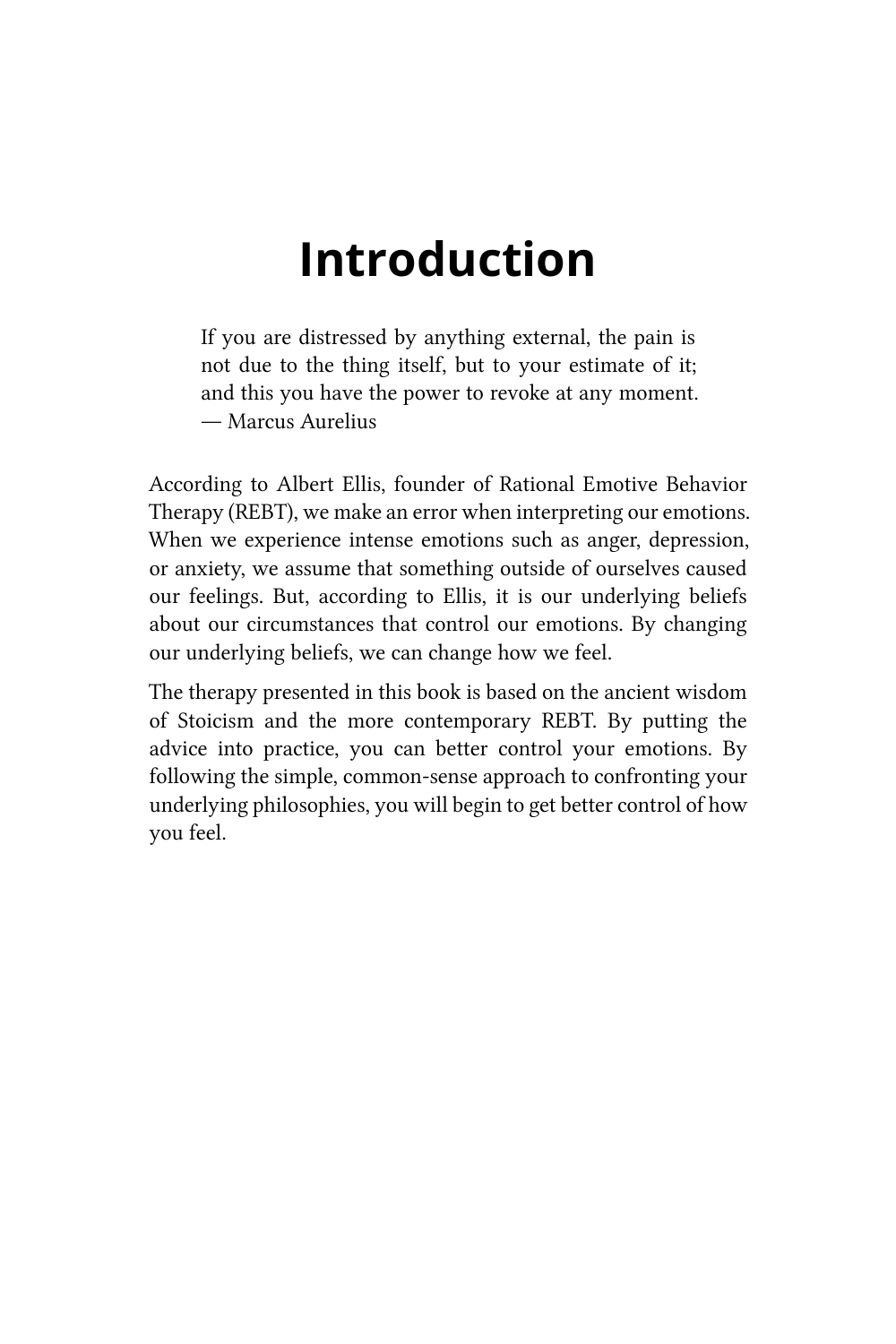### **Who Was Albert Ellis?**

There is no psychology; there is only biography and autobiography. — Thomas Szasz

Albert Ellis was a psychotherapist who came up with a philosophically based form of psychotherapy called Rational Emotive Behavior Therapy (REBT). Ellis' therapy and philosophy were based on his life experiences of overcoming depression and anxiety as a young person. Two major life events had a profound effect on Ellis which informed his therapy and philosophy of life.

As a child, Ellis was sickly. Between the ages of five and seven, he was hospitalized several times. One of the hospitalizations lasted a year in which his parents never visited him. During this time young Ellis learned the harsh reality of life  $-$  that wanting something, in this case, parental love, does not make it so. Instead of feeling sorry for himself, Ellis let go of his demand for love from his parents and refused to make himself more miserable than he already was while in the hospital.

A major aspect of REBT is letting go of your sense of entitlement about what you think life should give you. Ellis calls this Unconditional Life Acceptance (ULA). Unconditional life acceptance is the idea that you accept life for what it is, no matter what comes your way. Demanding that life be different from what it is, is often a recipe for depression and self-pity.

Another major life event happened when Ellis was nineteen years old. Ellis was painfully shy with women and yet wanted to talk with women and get a date. He decided to try an experiment to force himself to overcome his shyness. He forced himself to talk to one hundred random women while strolling through the Bronx Botanical Garden.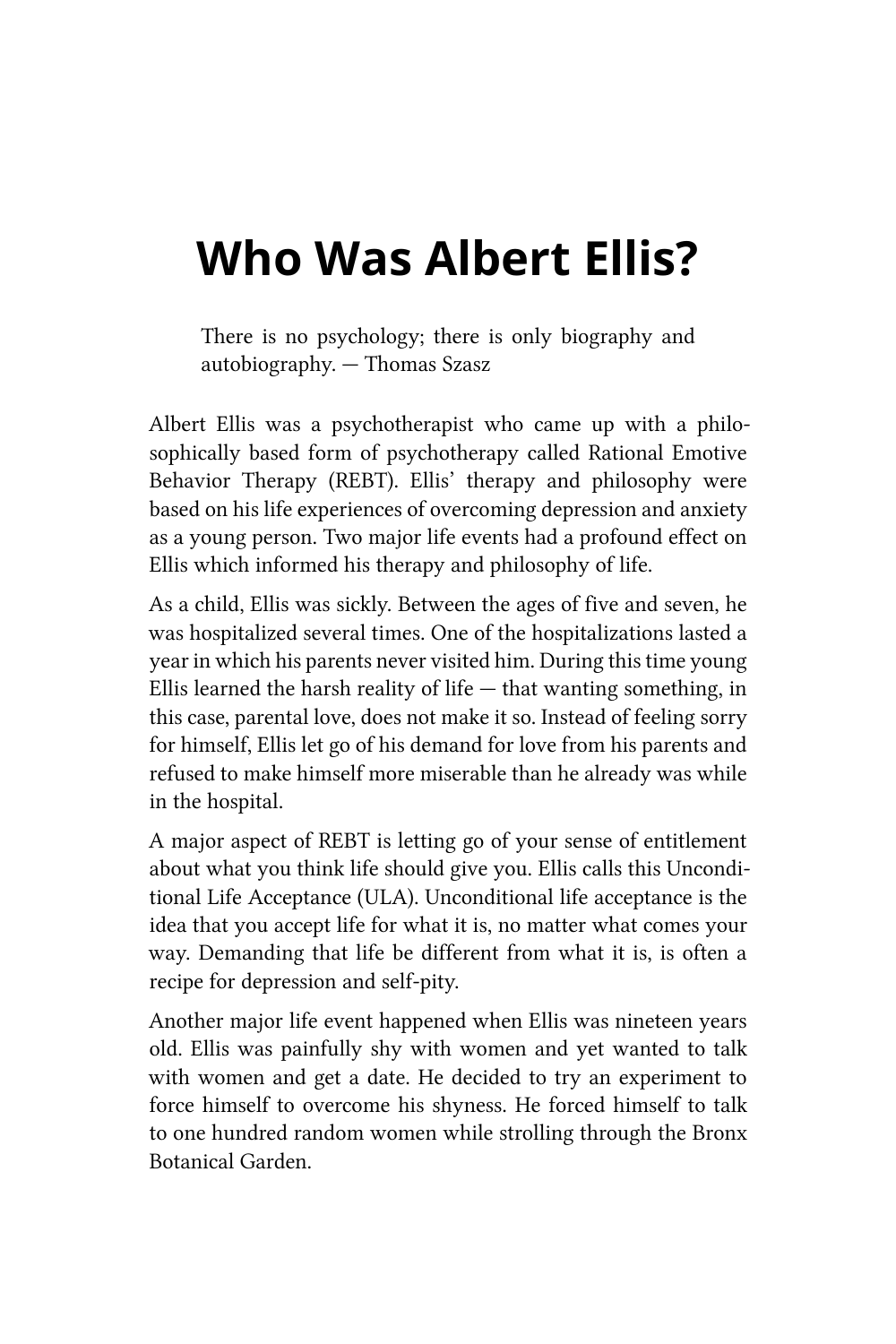Who Was Albert Ellis? 3

Ellis recalled his ex[p](#page-5-0)erience in an interview with Myrtle Heery:

I prepared myself philosophically even then  $-$  it was before cognitive therapy really  $-$  by seeing that nobody took out a stiletto and cut my balls off, nobody vomited and ran away, nobody called the cop. I had a hundred pleasant conversations and the second hundred I got good at and made a few dates. So I used what I later developed into Rational Emotive Behavior Therapy on myself by thinking philosophically differently, that nothing is awful, terrible, it's just a pain in the ass, that's all it is.<sup>1</sup>

The experience, of being rejected, helped Ellis come up with another core concept of REBT that he called Unconditional Self-acceptance (USA). This is the idea that we should accept ourselves as worthwhile human beings no matter how short we fall from the standards we set for ourselves. We can reduce anxiety, depression, and anger as a result. By using Unconditional Self-acceptance, we can also stop worrying so much about what other people think.

Take a look at Ellis' use of USA in the same interview with Heery:

<span id="page-5-0"></span>I accept that I do stupid, wrong things very frequently because I'm a fallible human and fallible humans do stupid wrong things — and that's bad, it's not good, it's not neutral, it's bad. But I, a human, am too complex to rate. You cannot rate a human as Alfred Korzybski shows. You can only rate what he or she does, so, therefore, I say I did badly and again I hope to change it next time…

Ellis was not afraid to speak out against what he considered foolish practices in his field of psychotherapy. He believed that

¹http://www.psychotherapy.net/data/uploads/51102f7bd269e.pdf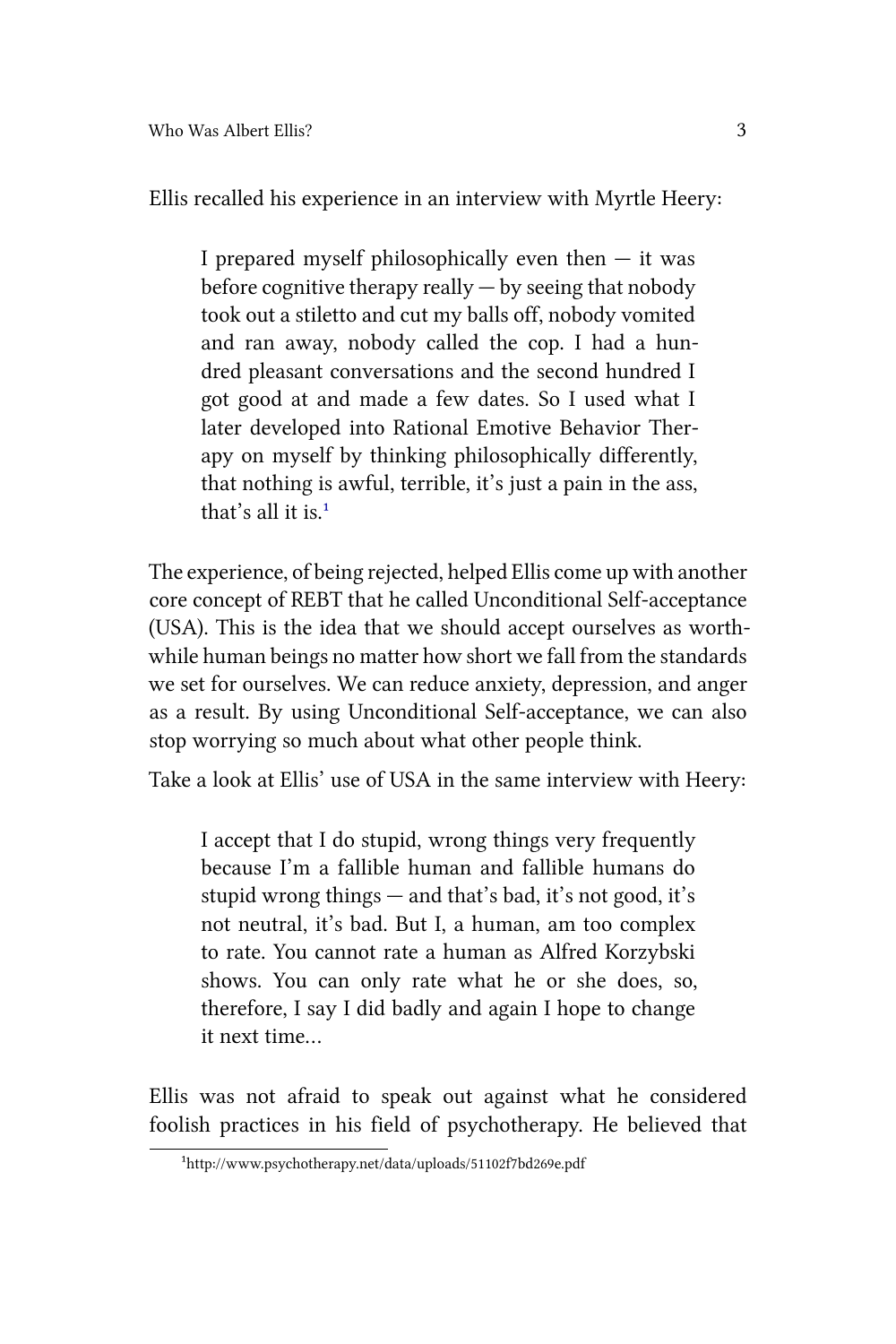Who Was Albert Ellis? 4

psychotherapy should be more of an educational experience, rather than an uncovering of past trauma or unconscious motivations. He said that most therapists were terrified to tell patients what they needed to hear. In an interview with Arthur Freeman, Ellis said:

<span id="page-6-0"></span>…most of the psychotherapy, up to this day, is ass-licking. Most psychotherapists lick the ass of their clients and everybody else, because they have a dire need for love…therapists [ge](#page-6-0)nerally try to quiet clients down and help them feel better, and they do that mainly by loving them, caring for them, showing them that they're okay, encouraging them, etc. But they don't basically get them to get better…especially, getting them to the point where they change their basic philosophy of musts, shoulds, oughts, demands, so they stop upsetting themselves theoretically about anything, and the world could literally come to an end and they'd say: "Too damned bad. Now how do I enjoy the last few minutes? Why whine and scream because it's coming to an end and I don't like that.²

²http://www.psychotherapy.net/data/uploads/51102f7bd269e.pdf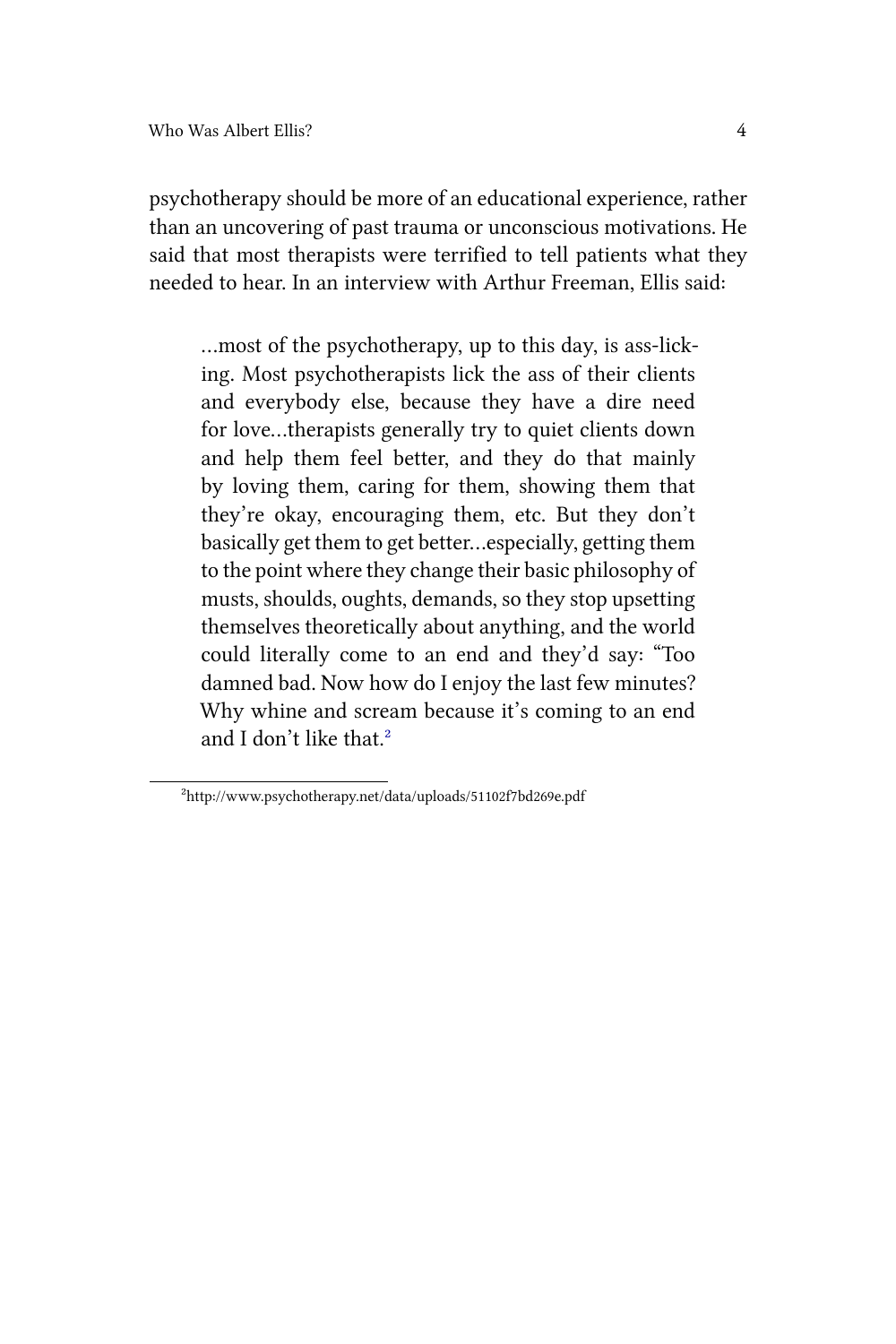### **A Guide to REBT**

#### **How We Make Ourselves Miserable**

There are three musts that hold us back: I must do well. You must treat me well. And the world must be easy. — Albert Ellis

At its core, REBT is the idea we make ourselves miserable, most of the time. We are the cause of our unwanted feelings, and we can change our feelings by changing the underlying philosophy behind our feelings.

REBT is based on the philosophy of the Stoics, especially Epictetus, who said: "Men are disturbed not by things, but by the view which they take of them."

For Ellis, achieving tranquility of mind was not about changing what was going on in the external world, but rather, changing our underlying philosophy of life. Events themselves don't cause us to be miserable, it is our beliefs about the events that control our emotions. By changing our underlying beliefs, we can change how we feel.

According to Ellis, we have three basic demands that make us miserable.

They are:

- 1. I must do everything perfectly.
- 2. Others must treat me well.
- 3. Life must be easy and problem-free.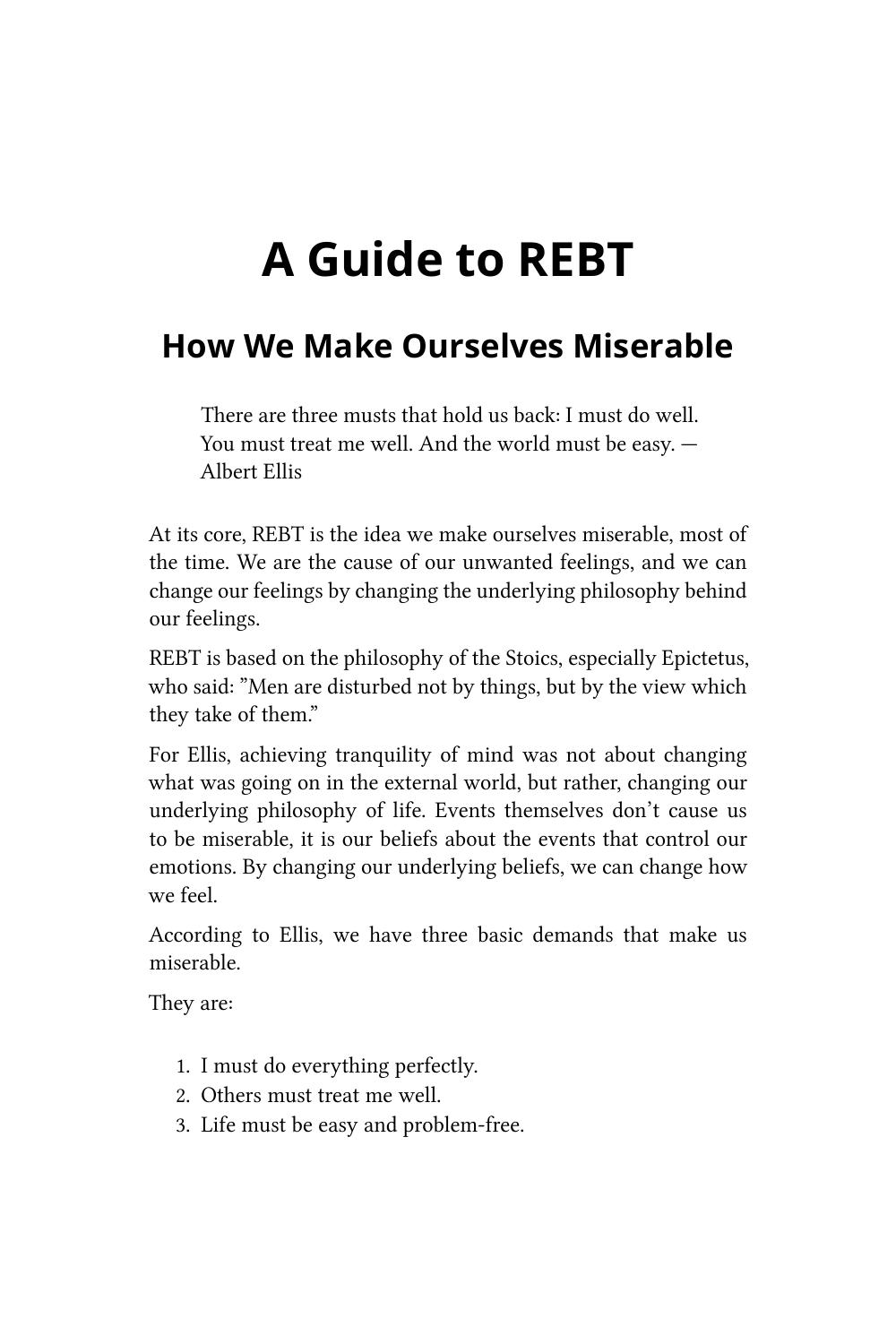When we make demands of ourselves, other people, or life itself, we cause ourselves to be miserable. We turn our preferences into needs, and demand that they be satisfied! For example, if I told myself while writing this: "I must write the perfect guide on how to use REBT." How do you think I would feel? Probably very anxious.

According to Ellis, I would be better off if I changed my underlying philosophy and told myself:

I will put forth a solid effort. If other people don't like my guide to REBT, then too bad! I can use the feedback to write a better guide next time.

By transforming my demand into a mere desire, I will have prevented myself from becoming anxious and perhaps more likely to achieve my stated goal.

#### **Demands on Self**

<span id="page-8-0"></span>When we place impossible demands on ourselves, we become miserable as a result. Demands on ourselves are often inflexible, unrealistic, and overly dependent upon what other people think of us. For example, you might say to yourself:

I must do everything perfectly. If I fail to do things perfectly, then I am a failure.

Or you might say,

I must have approval from others. I must not act in a way that others will disapprove of.

If you hold these beliefs, you will become angry, anxious, or depressed when your demands are not met. In life, you will inevitably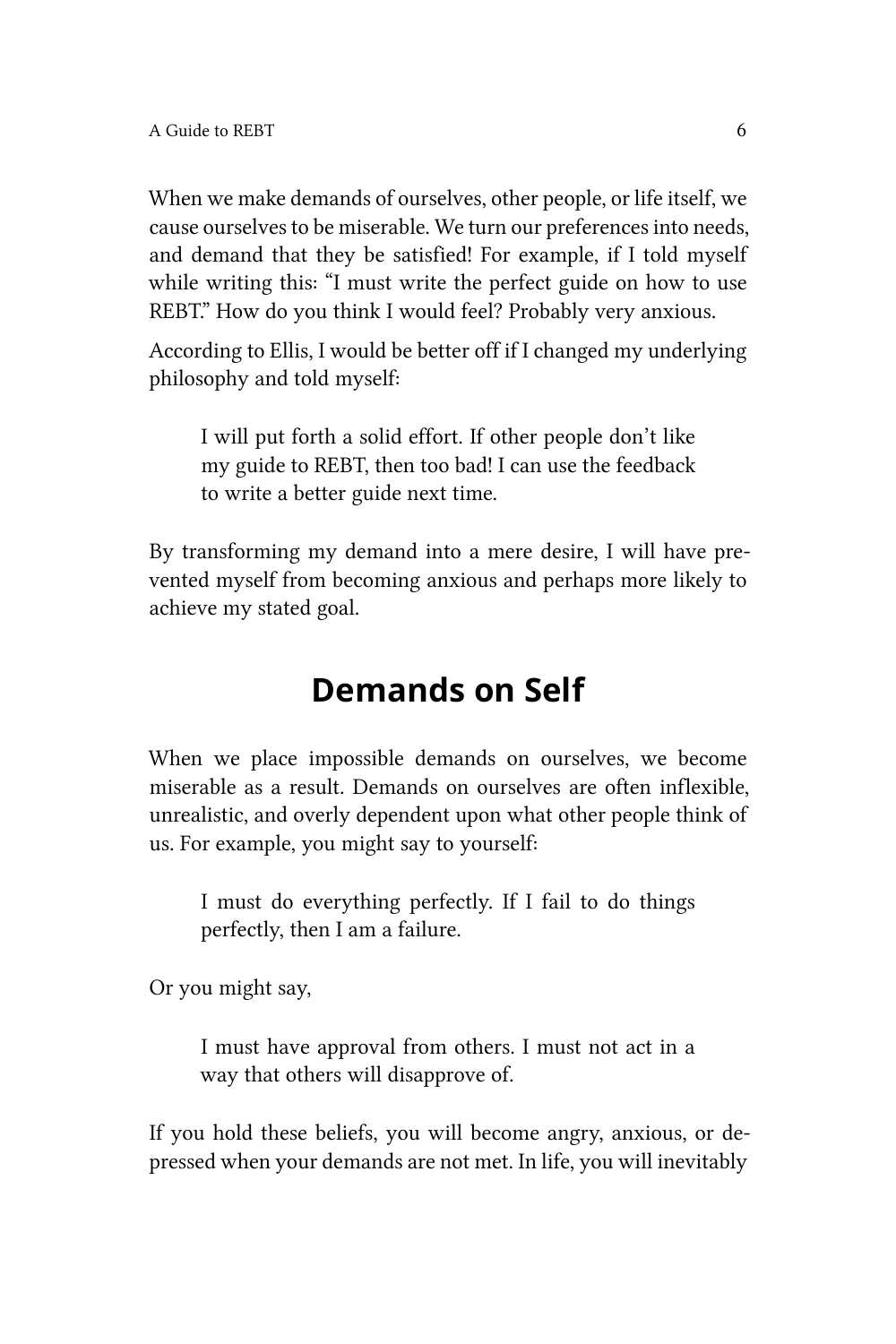fall short of perfection. By changing your underlying philosophy and disputing your demands, you can change how you feel. For example, ask yourself: "Why **must** I do everything perfectly? Where is it written that I **must** have others' approval?"

To combat your demands, you could tell yourself instead:

I would prefer that I do everything well, but it isn't realistic for me to put this demand on myself. I will stop making myself angry, depressed, and anxious with my demands.

Attack your need for approval from others by telling yourself:

I desire for others' approval of all that I do. But I can stand it, and live a good life, even if others do not approve of all that I do. I will stop making myself miserable, angry, anxious, and depressed due to my obsession with other people's opinions of me.

#### **Demands on Others**

<span id="page-9-0"></span>Ellis claimed that when we make demands of others, we place ourselves at the center of the universe and insist that others act in accordance with our will. Placing demands on others may lead to rage, anger, impatience, bitterness, and resentment. For example, you might demand that other people treat you fairly. You may hold the belief:

Other people must treat me fairly, act competently, and not criticize me, otherwise, they are no good human beings and deserve to be punished.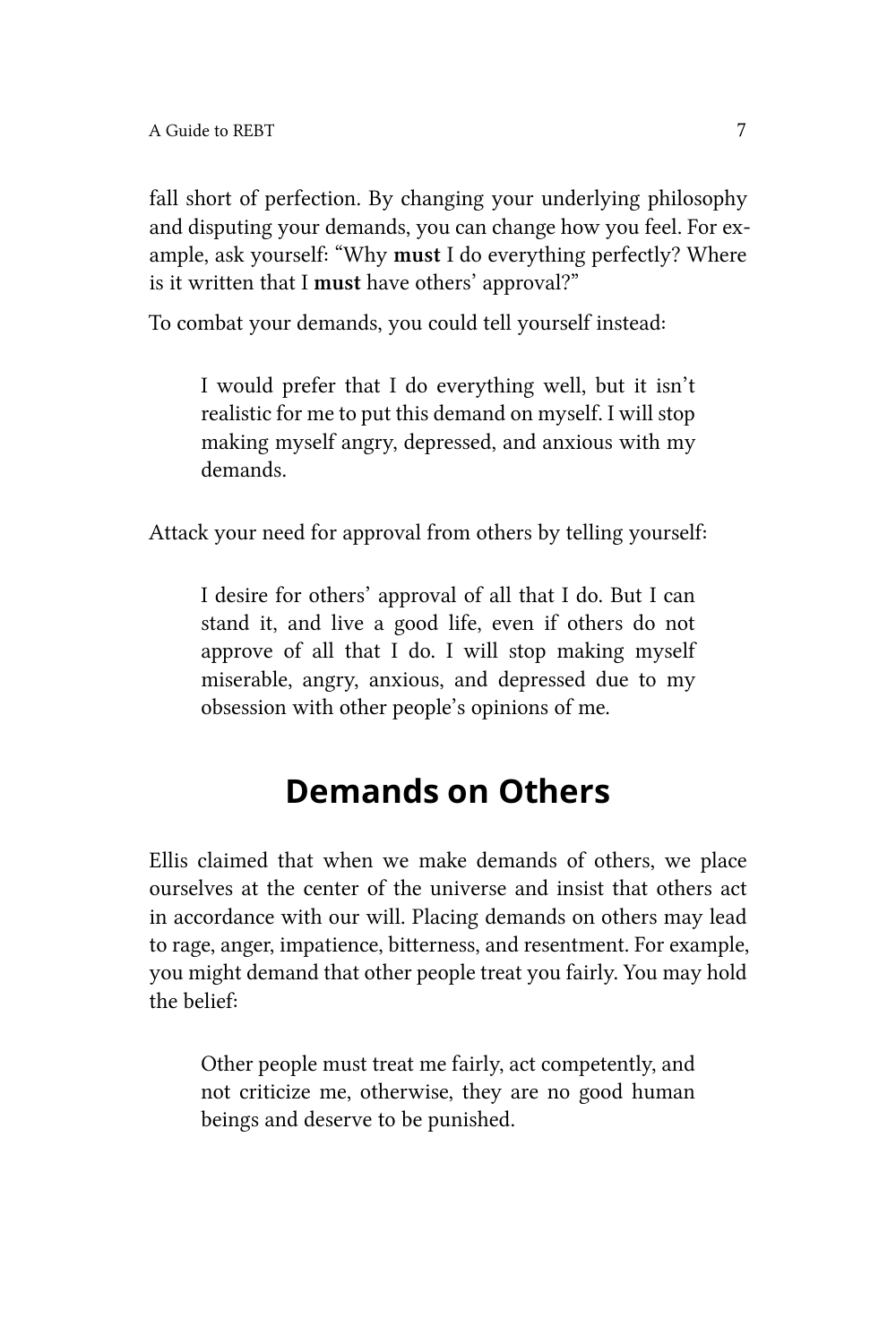You can dispute what Ellis called your "god-like" demand by telling yourself:

I wish that people would act fairly, especially towards me! But if they don't, then too bad! I do not need to take the criticism of others so seriously. I will stop making myself miserable by demanding that others always act favorably toward me.

Accepting that others act badly does not mean that you condone their behavior. It only means that you stop demanding that people act like angels, especially towards you! It also means that you will refuse to allow other people's bad or unfair behavior to drive you insane!

#### **Demands on Life**

When we demand that life be easy, problem-free, or different from what it is, we take our desire for a vacation from life and make it into a need. In the process, we make ourselves miserable. Demanding an easy, problem-free life is a recipe for anger, anxiety, depression, and self-pity.

For example, we may tell ourselves:

Life shouldn't be this hard. Life should be easy and problem-free. I can't stand living the way it is. The government, my job, my boss, my spouse, my child, or my parents should change to make things easier for me.

We can combat our sense of injustice with life by telling ourselves something more helpful such as: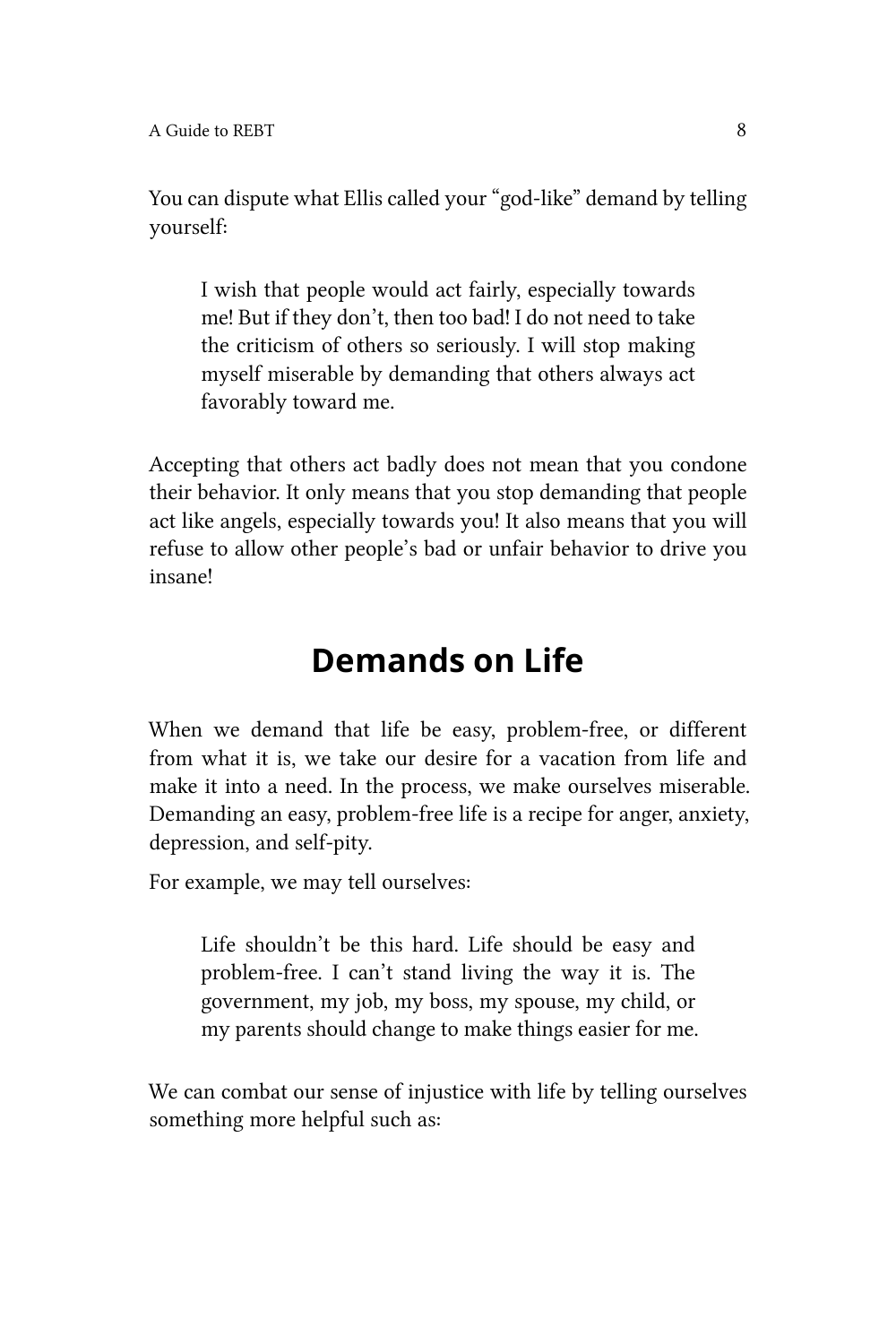I prefer that life were different and will try to change what is within my control, but I won't make myself more miserable than I already am by demanding that life goes according to my wishes. I have limited control over my job, my boss, my spouse, my child, my parents, and the government. I will try to change what is within my control and let go of the rest. Even though life is unfair and difficult, I can stand it and embrace happiness when it comes my way.

Ellis maintained that if you take a close look, you will find that your feelings of misery stem from your own demands. By changing your demands to preferences, you can change your feelings of anger, anxiety, and depression. You can change anger into mere frustration, anxiety into simple concern, and depression into mere dissatisfaction.

### **Unconditional Acceptance of Self, Others, and Life**

According to Ellis, the second part of getting rid of your misery involves unconditionally accepting yourself, others, and life in general. Why would you want to do this? Because you and everyone else on this planet are fallible, flawed human beings! You will make mistakes, others will treat you badly, and life will be difficult. But that is hardly a reason to despair. Accepting yourself, others, and life for what it is doesn't mean that you desire to be treated badly. It merely requires that you stop overgeneralizing the negative aspects of yourself, others, and life.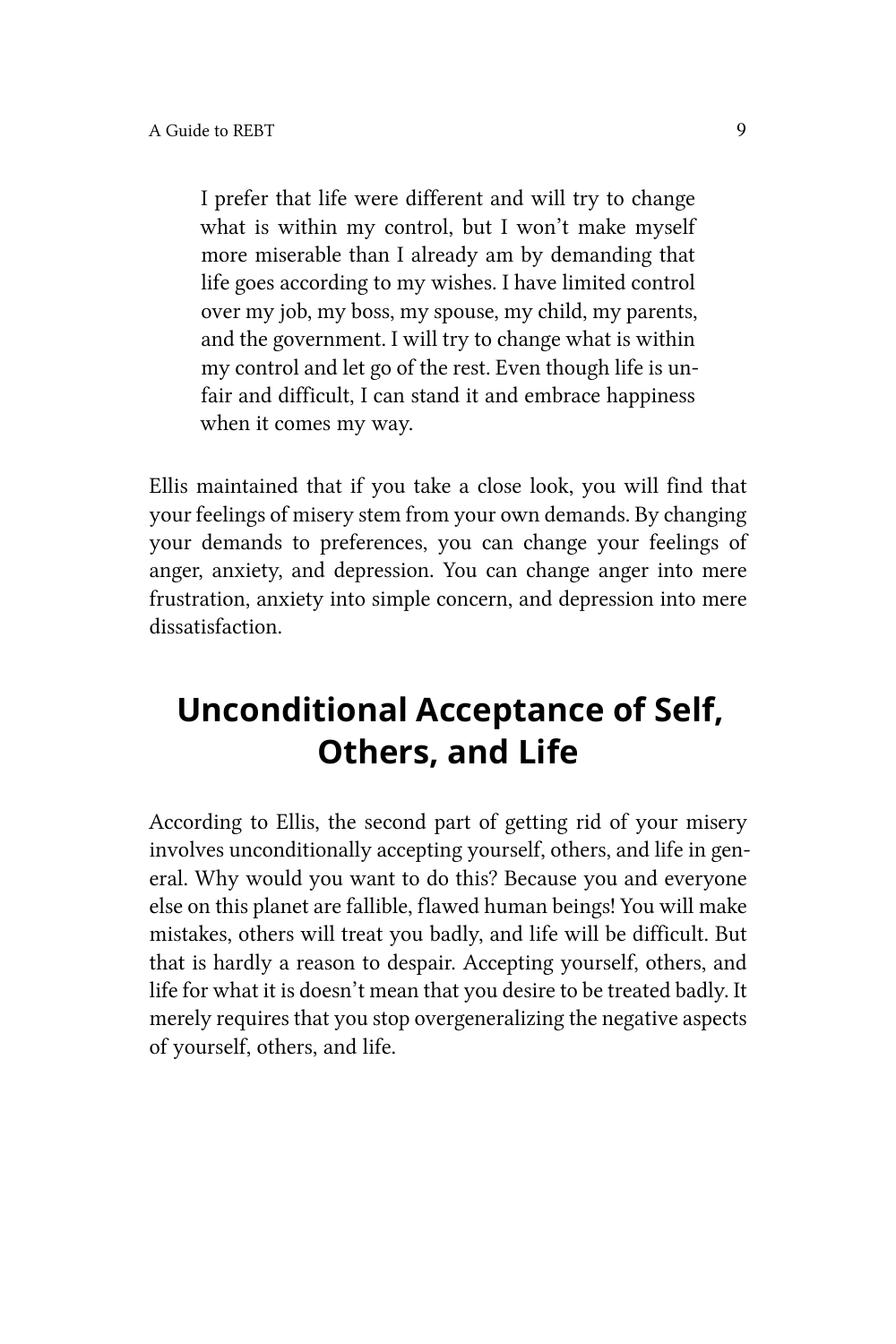#### **Unconditional Self-Acceptance**

When we overgeneralize about our flaws, we make ourselves miserable in the process. By accepting yourself as a worthwhile human being despite your flaws you can decrease your feelings of worthlessness. Ellis says that although you are a flawed human being who makes mistakes, that hardly makes you inhuman.

For example, suppose that you make a mistake or treat someone badly. You could make yourself miserable by holding onto the belief, "I am a terrible human being for acting in such a way." Instead of berating yourself for your mistake, you could accept your human fallibility, telling yourself:

I am a fallible human being who makes mistakes. Just because I acted badly in the past does not make me a terrible, awful person. I can strive to do better in the future.

#### <span id="page-12-0"></span>**Unconditional Other-Acceptance**

When other people fail to treat us with respect, do not enjoy our company, or simply ignore us, this can make us angry, anxious, or depressed. In such circumstances, we may tell ourselves, "I can't stand it when others treat me unfairly!"

The truth said Ellis, is that you can stand it, and even live a happy life even though others behave badly towards you from time to time. Ellis encourages us to accept others as worthwhile human beings even though they behave badly on occasion. Try telling yourself:

Other people will treat me badly from time to time, but that does not make them inhuman. In fact, there are times when I have treated others badly, yet that hardly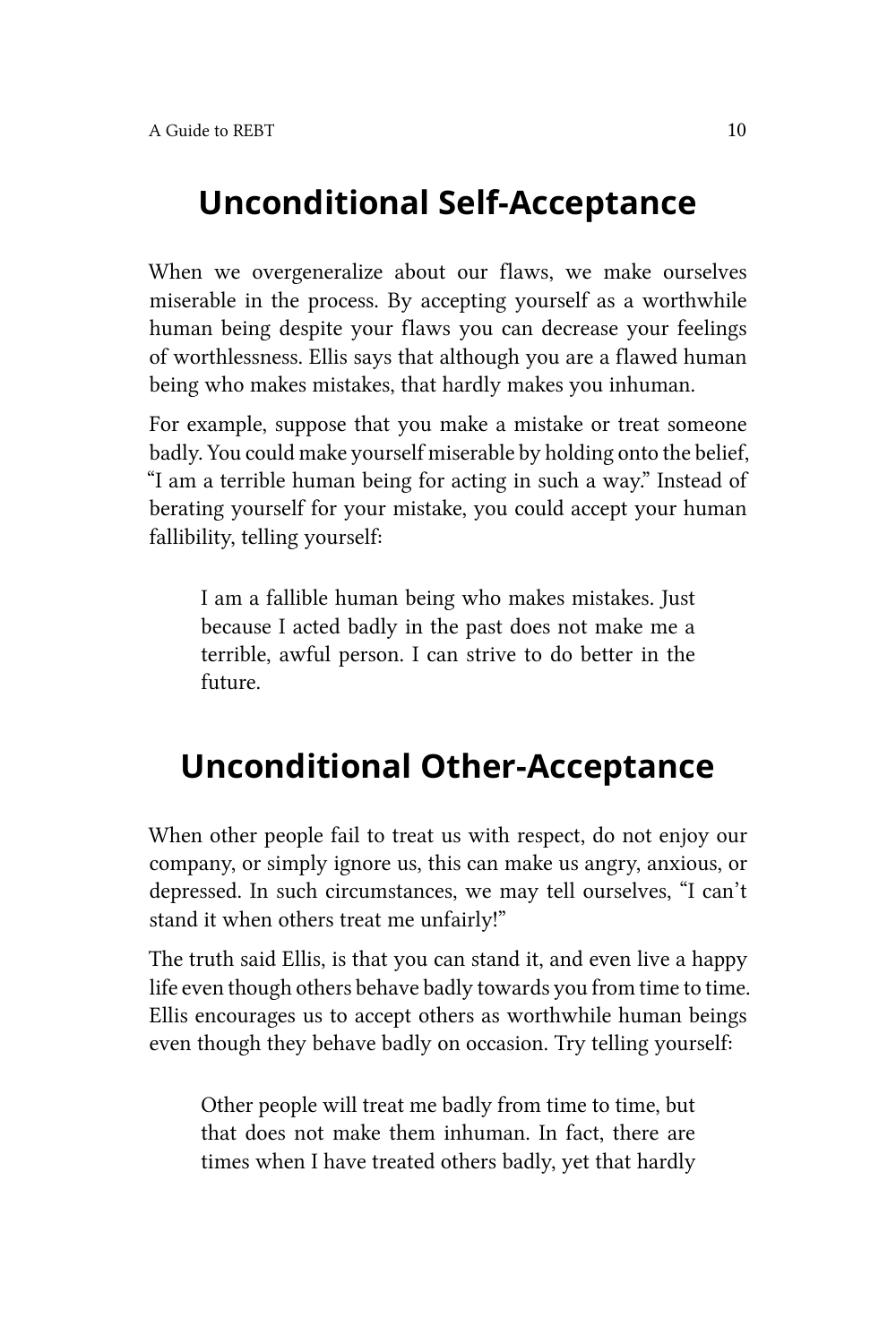makes me inhuman. I can accept other people without condoning their bad behavior.

#### <span id="page-13-0"></span>**Unconditional Life-Acceptance**

Life doesn't always work out the way that we had planned. But this doesn't mean that life is not worth living! We can still enjoy life even though it has not conformed to our desires. There is no reason, after all, that the universe should cater to our desires. If you find yourself demanding that life be different from what it is, try telling yourself:

There is no reason why life must go only the way I desire it to go. I will work to change what I can, but I will not make myself more miserable when life is difficult. I will stop demanding that the universe caters to my desires. Even when life feels unbearable, I can stand it. I can continue working towards my goals no matter how difficult life is.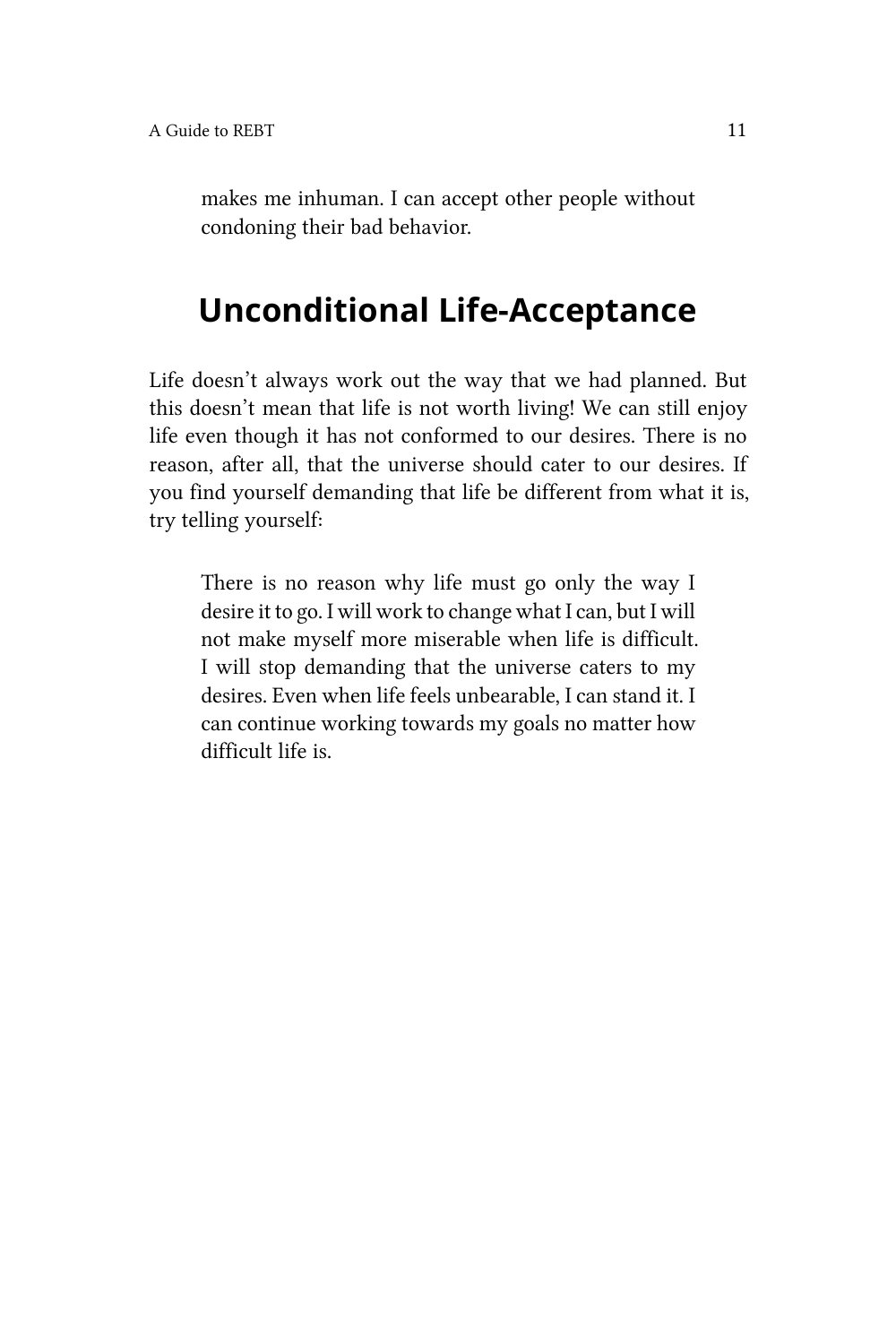### <span id="page-14-0"></span>**Practicing REBT**

So far, you have learned about the tools that you will need to dispute your demands and accept that your desires are not the same as needs. Begin the practice of changing your beliefs by acknowledging that which is beyond your control.

Is it worth feeling miserable about something which cannot be changed? If not, then work instead to change that which is within your control, especially your demanding beliefs. Preferences are great, but don't start demanding that you must have everything you desire. You will only make yourself more miserable in the process.

#### <span id="page-14-1"></span>**Shame-Attacking Exercises**

Ellis suggested that people are miserable, in part, because they take themselves too seriously. We feel shame when we feel as if we acted stupidly, and we evaluate our entire personhood as a result. He had his clients perform "shame-attacking" exercises to help them overcome unwanted feelings of shame. Shame-attacking exercises can help you stop taking yourself too seriously. The exercises may sound ridiculous, but that is partly because they are! Rather than over-intellectualizing your misery, you can start doing something practical. Here are a few exercises you can try:

- Ask someone you don't know: "Excuse me, but I just got out of the mental hospital. Can you tell me what year it is?"
- Ride a crowded elevator standing backward (facing the rear).
- Yell out five successive stops on the bus.
- Wear a ridiculous outfit.
- Express an unusual opinion.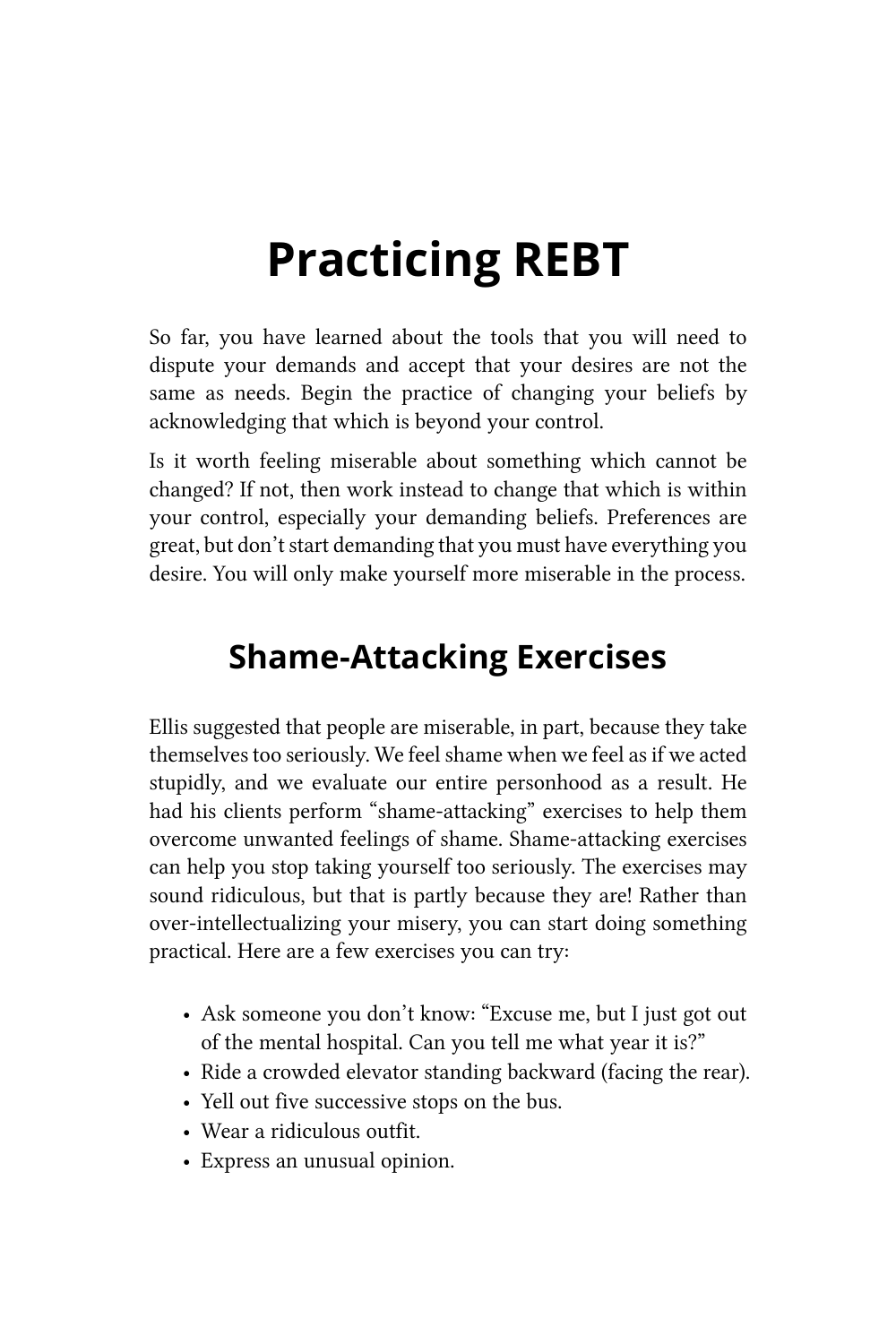### **REBT Self-help Form**

<span id="page-15-0"></span>The following examples may help you identify your unwanted emotions and work to change the underlying beliefs that are driving your feelings of misery.

#### **Describe the Problem**

What are you sad, angry, anxious, or upset about?

Examples:

- 1. I feel anxious at work.
- 2. I am angry because someone treated me unfairly.
- 3. Life is so difficult, it makes me miserable and I can't stand it!

#### **Identify Your Unhelpful Beliefs**

What are your unhelpful beliefs in this situation?

Examples:

- 1. I must perform well and gain the approval of others or else I am a worthless person!
- 2. Other people must treat me fairly or else they are horrible people!
- 3. Life must go the way I want it to or else the world is a rotten place and life is not worth living.

#### **Dispute Your Unhelpful Beliefs**

Ask questions that challenge your unhelpful beliefs.

Examples: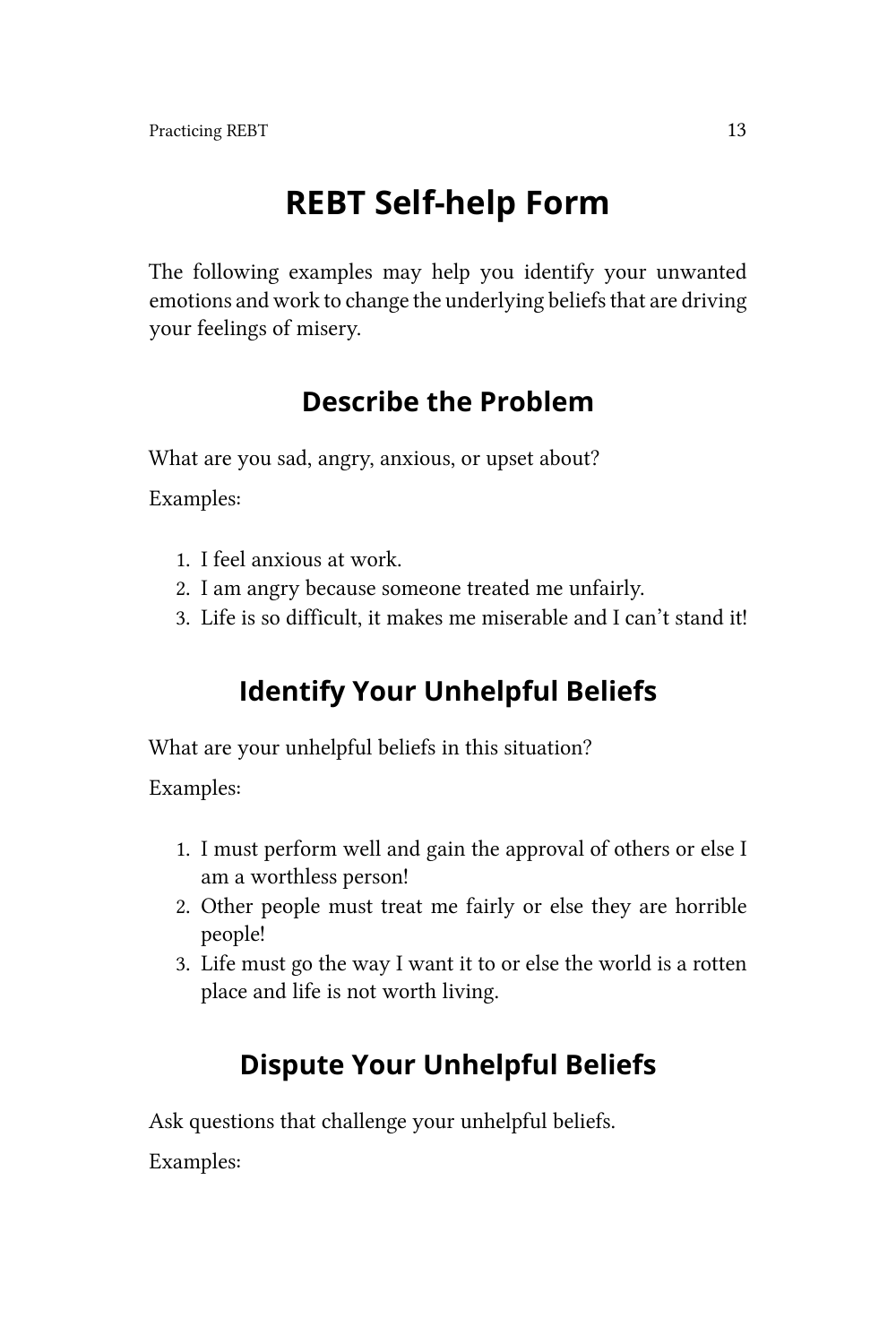- 1. Where is it written that I must perform well?
- 2. Just because I *prefer* to be treated fairly, does that mean I *must* be treated fairly?
- 3. Life is difficult, but does that mean life is horrible?

#### **Identify Your New Emotions**

What are your new emotions? Now that you have identified and challenged your unhelpful beliefs, identify your new helpful emotions.

Examples:

- 1. Sadness, but not despair.
- 2. Concern, but not anxiety.
- 3. Annoyance, but not anger.
- 4. Disappointment, but not depression.
- 5. Regret, but not despondency.
- 6. Frustration, but not furry.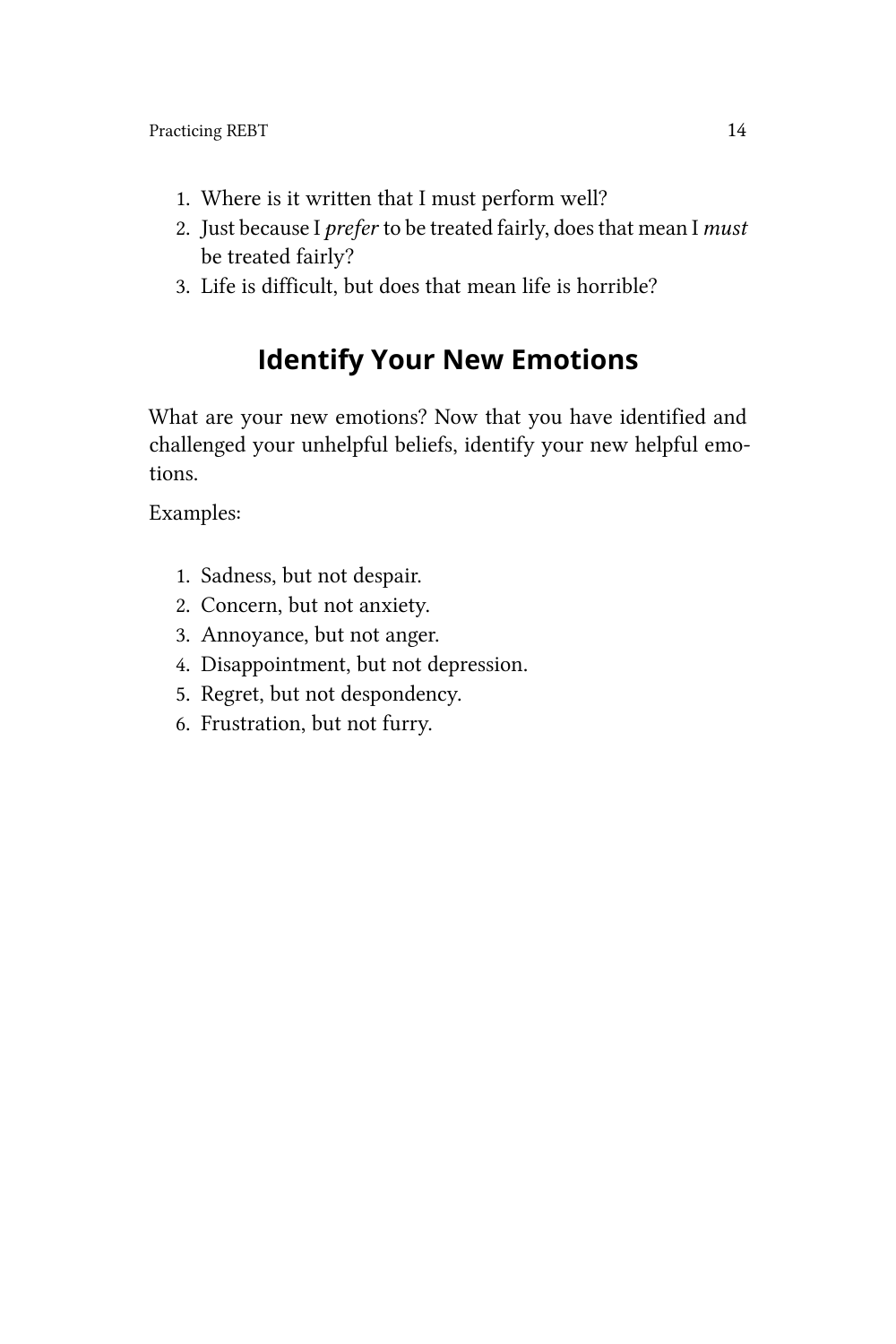### **Conclusion**

<span id="page-17-0"></span>Albert Ellis and the Stoics believed that we can achieve more tranquility in life by mastering our underlying beliefs and philosophies. Achieving tranquility isn't about controlling the external world, but rather, it was about mastering your underlying philosophy of life.

You can refuse to make yourself miserable by attacking your demands on life, yourself, and other people. Does this philosophy ring true for you? If so, let go of your demands and sense of entitlement. In exchange, you may be able to live a happier, more tranquil life.